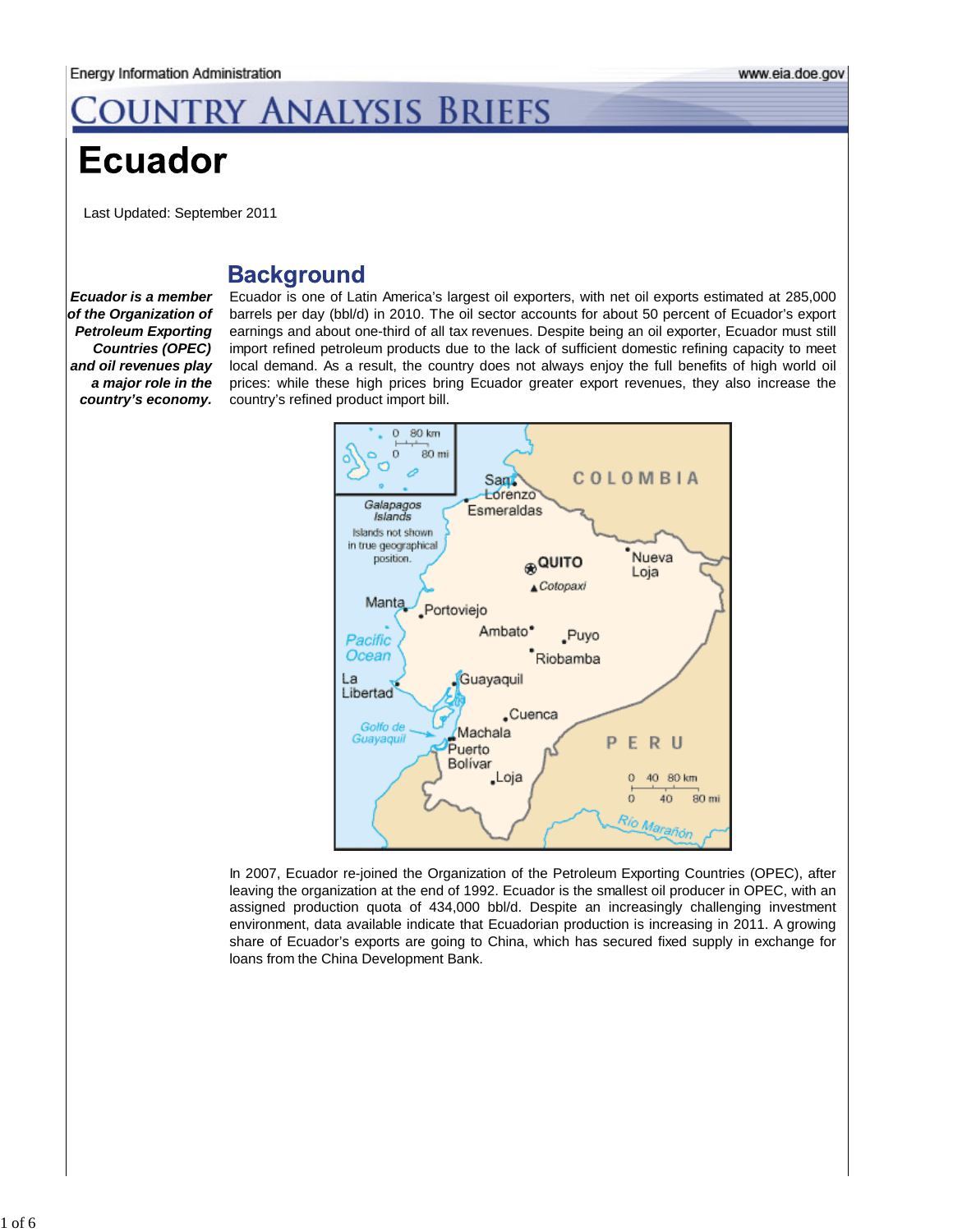

Ecuador's energy mix is largely dependent upon oil, which represented three quarters of the country's total energy consumption in 2008. Hydroelectric power represented 22 percent of total energy consumption in 2008, and accounts for about two thirds of power generation.

While urban electrification rates are close to 100 percent, droughts in late 2009, affecting the Paute River hydroelectric plant, caused the government to implement rolling blackouts from November 2009 to January 2010. Capacity shortages have again raised the risk of blackouts for the upcoming dry season from November 2011 to March 2012. To address this issue in the longer term, Ecuador plans to build six new hydroelectric power plants in the coming decade. Financing for all of the new projects will come from China.

### Oil

*Ecuador is the fourthlargest South American supplier of crude oil to the*

**United States.** show a rebound in production, which averaged 501,000 bbl/d through June. According to Oil and Gas Journal (OGJ), Ecuador held proven oil reserves of 6.51 billion barrels in January 2011 –the third largest reserves in South America after Venezuela and Brazil. Ecuador is the fifth-largest producer of oil in South America, producing 486,000 bbl/d of oil in 2010 (almost all of which was crude oil), down from a 2006 peak of 536,000 bbl/d. Data from the first half of 2011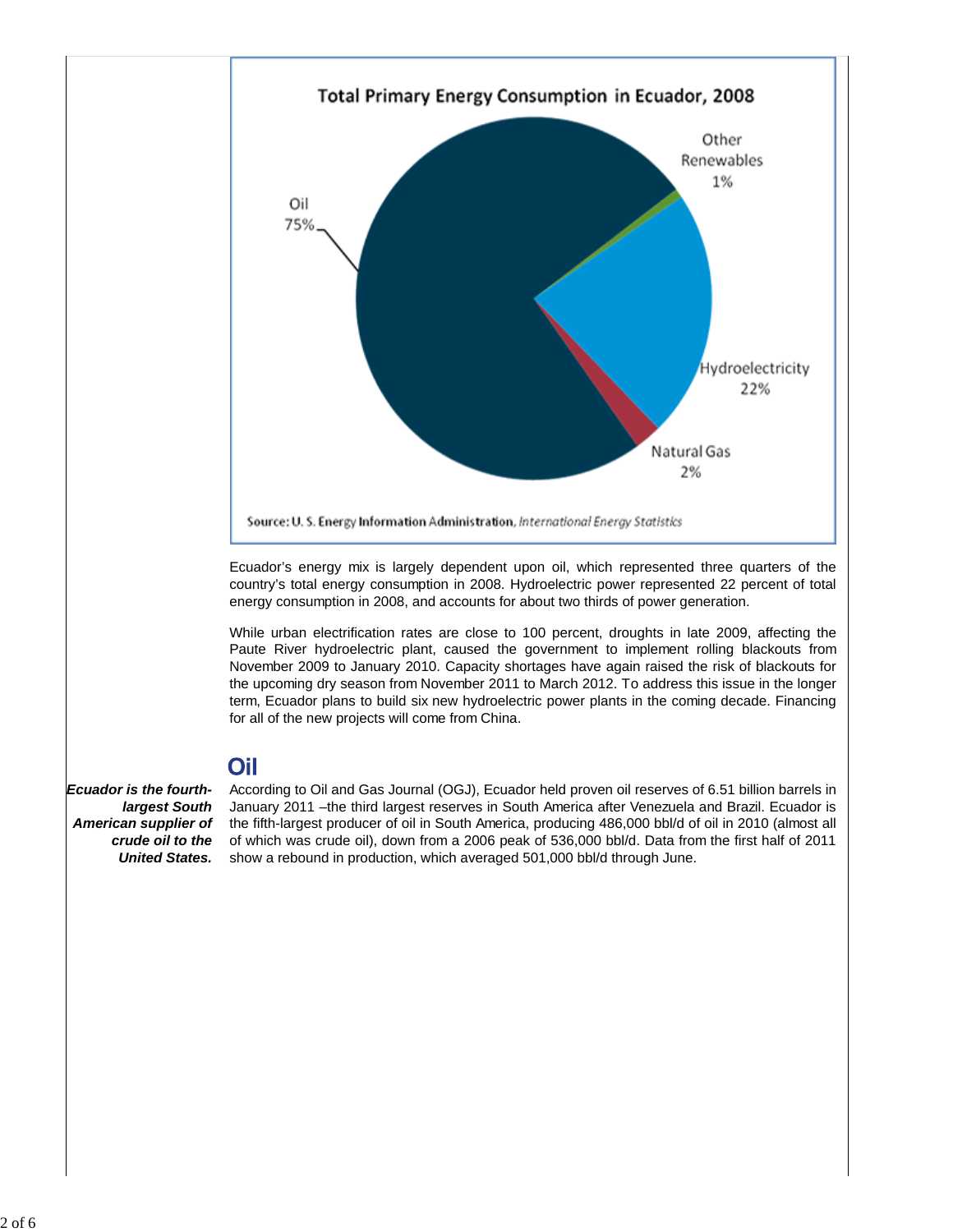

In 2010, Ecuador consumed 201,000 bbl/d of oil, leaving 2010 net exports of 285,000 bbl/d. In 2010, Ecuador exported 212,000 bbl/d of oil to the United States, accounting for less than two percent of total U.S. oil imports. Other destinations for Ecuadorian crude in 2010 included Chile, Peru and China. Ecuador has begun to look towards the Asian market, namely China, as an alternative export market and source of investment.

Since 2009, Ecuador has agreed to three separate loan agreements with China which were explicitly backed by oil deliveries. Under these agreements, Ecuador is required to invest a share of the loaned amount in infrastructure projects involving Chinese companies and repay the loans in crude oil shipments. In addition to these formal arrangements, China has made numerous other large-scale loans to Ecuador that have coincided with oil supply agreements.

#### **Sector Organization**

Petroecuador, the state-run oil company, controls most of the crude oil production in the country. Major foreign-owned oil companies operating in Ecuador include Repsol-YPF, Eni, and Andes Petroleum, a consortium of Chinese companies.

In November 2010 the government of Ecuador completed renegotiating its contracts with oil companies under a new hydrocarbons law. The new law mandates "service agreements," in which oil companies will receive a fixed fee per barrel rather than shares of production, with the remainder of the revenue accruing to the government. This measure, designed to increase government revenue, led companies such as Petrobras and Noble Energy to exit the country. Negotiations over fair compensation for their assets continue.

These changes to Ecuador's legal framework continue a trend towards nationalist policies in the oil sector. In 2006, Petroecuador took over the production assets of Occidental Petroleum as a result of expired contracts and in 2009, following a tax dispute, the government also appropriated two blocks belonging to Perenco. Most recently, in February 2011, an Ecuadorian court ordered Chevron to pay \$8.6 billion in damages to indigenous Ecuadorians harmed by Texaco's Ecuadorian operations between 1964 and 1990. Chevron is appealing.

#### **Exploration and Production**

Ecuador's most productive oil fields are located in the northeast corner of the country. Crude oil production increased sizably in 2003 with the opening of the Oelducto de Crudos Pesados (OCP) pipeline, which removed a chokepoint on crude oil transportation in the country (see below). However, production has leveled off in recent years, the result of natural decline, the lack of new project development, and operating difficulties at existing oil fields. Production levels have again surpassed 500,000 bbl/d in 2011 with the inauguration of the Panacocha field in the Ecuadorian Amazon – the first new production expansion since the current government took office in 2007.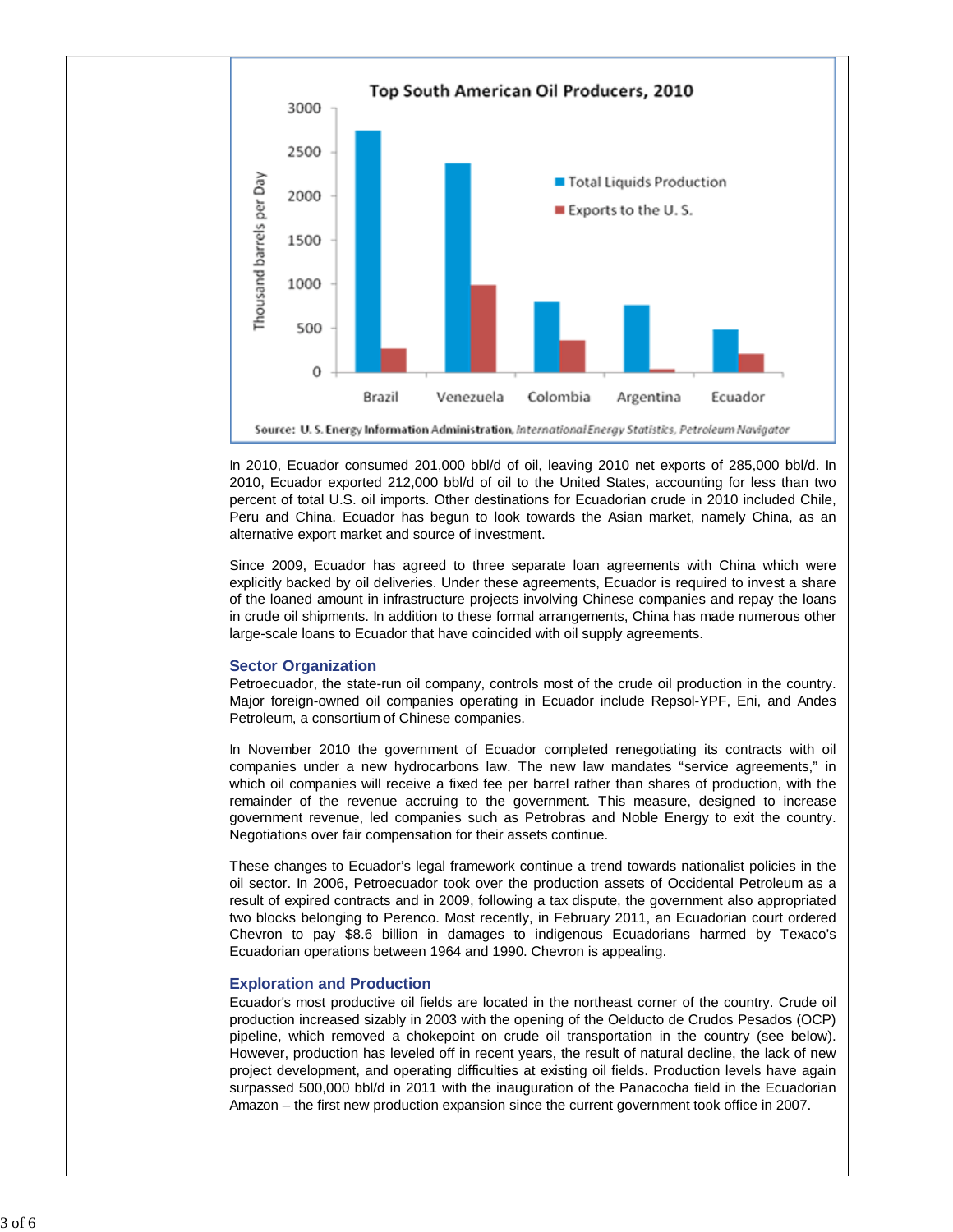

Ecuador aspires to produce 600,000 bbl/d by 2013. To facilitate this expansion, Petroecuador is in the process of negotiating contracts with Schlumberger, Baker Hughes, Halliburton, and the Ecuadorian service company Sertecpet to carry out enhanced oil recovery projects in some of the country's large, mature fields that have been declining in recent years. Ecuador also plans to solicit bids to develop twelve blocks on the country's border with Peru in October of 2011.

In the longer term, production increases could come from the Ishpingo-Tambococha-Tiputini (ITT) Block located in the Yasuní National Park, which holds 850 million barrels of proven reserves. This development will be delayed in the near term due to a 2010 agreement between government of Ecuador and the United Nations Development Program (UNDP) in which the international community will pay Ecuador US \$350 million per year for 10 years for not developing the ITT Block and preserve the park. Uncertainty surrounds the status of the agreement.

#### **Pipelines**

Ecuador has two major oil pipeline systems. The first is the Sistema Oleducto Trans-Ecuatoriano (SOTE), built in the early 1970s. The 310-mile, 400,000-bbl/d SOTE runs from Lago Agrio to the Balao oil terminal on the Pacific coast. The second oil pipeline is the Oleducto de Crudos Pesados (OCP). The 300-mile, 450,000-bbl/d OCP mostly parallels the route of the SOTE. The OCP began operations in September 2003, and its completion immediately doubled Ecuador's oil pipeline capacity and facilitated increases in production

Ecuador utilizes one international pipeline, the TransAndino. The 50,000-bbl/d pipeline connects Ecuador's oil fields with the Colombian port of Tumaco. The TransAndino pipeline has occasionally been the target of rebel forces in Colombia. Although the security environment has improved in recent years, the pipeline has been compromised as recently as February 2011.

#### **Downstream Activities**

According to *OGJ*, Ecuador has three oil refineries, with a combined capacity of 176,000 bbl/d. The largest refinery in Ecuador is Esmeraldas (110,000 bbl/d), located on the Pacific coast. Despite its status as a crude oil exporter, Ecuador is a net importer of refined oil products. In general, Ecuador exports heavy refined products, like fuel oil, and imports lighter products, such as gasoline, diesel, and liquefied petroleum gas (LPG), which dampens the country's benefits from high oil prices.

The Ecuadorian government is actively seeking ways to increase domestic production of lighter petroleum products. These plans include upgrading the Esmeralda refinery to operate at full capacity and better handle Ecuador's heavy domestic crude production. South Korea's SK Engineering is currently under contract to repair, overhaul and upgrade the Esmeraldas refinery, which had to be shut down last year following a major leak.

There have also been discussions between Ecuador and Venezuela about the construction of a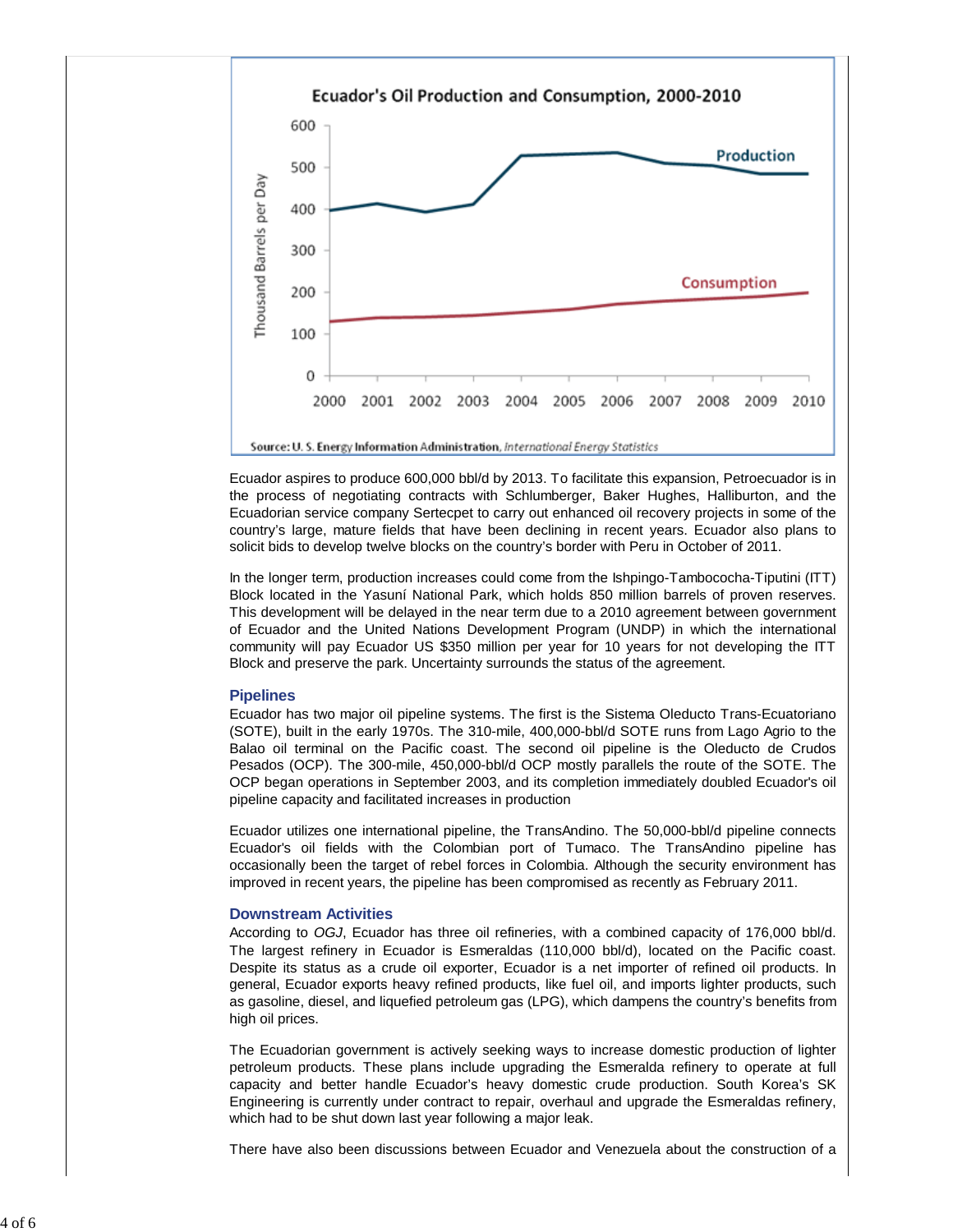new refinery in Ecuador. The two countries established a joint company to build the facility on the Pacific Coast in Manabi province with crude distillation capacity of the refinery at 300,000 bbl/d. Only a small portion of the project has been completed to date due to lack of external financing. According to recent industry reports China's Sinopec might fund a portion of the project.

### Natural Gas

*Ecuador has relatively small proven natural gas reserves and a limited natural gas market.*

According to OGJ, Ecuador had 282 billion cubic feet (Bcf) of natural gas reserves as of January 2011. In 2009, Ecuador produced total of 49 Bcf of natural gas, almost all of which was associated gas from oil production. Ecuador's natural gas utilization rates are due mainly to the lack of infrastructure to capture and market natural gas. According to the National Oceanic and Atmospheric Administration, Ecuador flared the second largest amount of natural gas in South America behind Venezuela.

The only large-scale natural gas project in Ecuador is the Amistad field, located in the Gulf of Guayaquil, which produces an estimated 23.5 million cubic feet per day (MMcf/d). Petroecuador took over this project after U.S.-based Noble Energy opted to exit the country rather than renegotiate its production contract. All of Amistad's natural gas production flows to the Machala facility, a 130-megawatt (MW), onshore, gas-fired power plant that supplies electricity to the Guayaquil region.

### **Links**

### **EIA Links**

EIA - Ecuador Country Energy Profile EIA – OPEC Revenues Factsheet

### **U.S. Government**

CIA World Factbook - Ecuador U.S. Embassy in Quito, Ecuador U.S. State Department's Consular Information Sheet, Ecuador

### **General Information**

International Monetary Fund (IMF) on Ecuador Banco Central del Ecuador (Central Bank) Instituto Nacional de Estadística y Censos (National Statistical Office) Ministerio de Recursos Naturales No Renovables (Ministry of Non-Renewable Natural Resources)

### **Oil and Natural Gas**

OCP-Ecuador **Petroecuador** 

### **Sources**

Associated Press Business Monitor International – Americas Oil and Gas Insights Economist Energy Compass Financial Times Eco nomist Intelligence Unit (EIU) Energy Intelligence Group FACTS Global Energy Financial Times Global Insight International Energy Agency International Monetary Fund International Oil Daily Latin America Oil and Gas Monitor Oil and Gas Journal Oil Daily Petroecuador Petroleum Intelligence Weekly Reuters Tenders Info